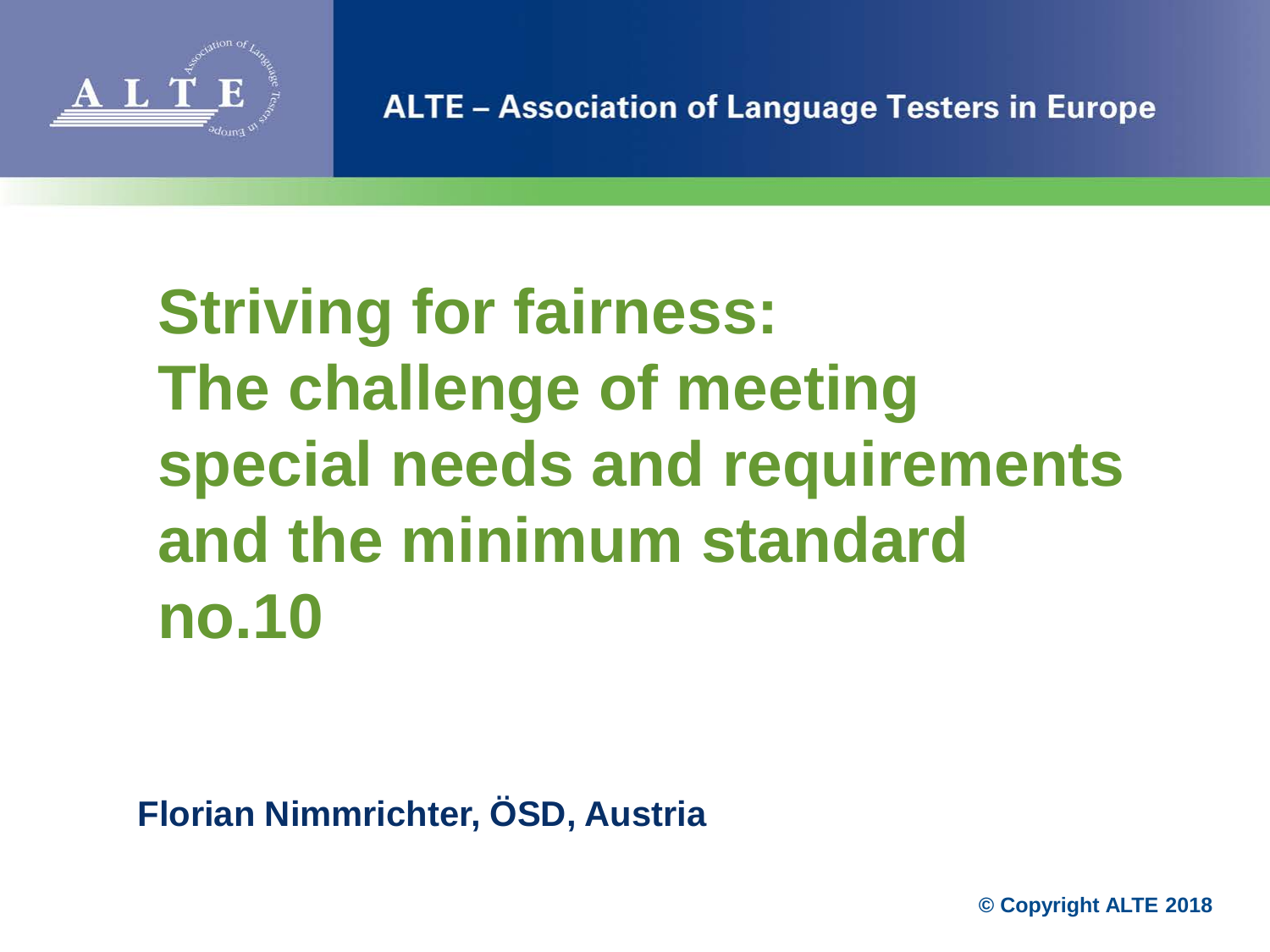

# **Workshop Agenda**

- 1. Language and terminology
- 2. Issues and Questions
- 3. Survey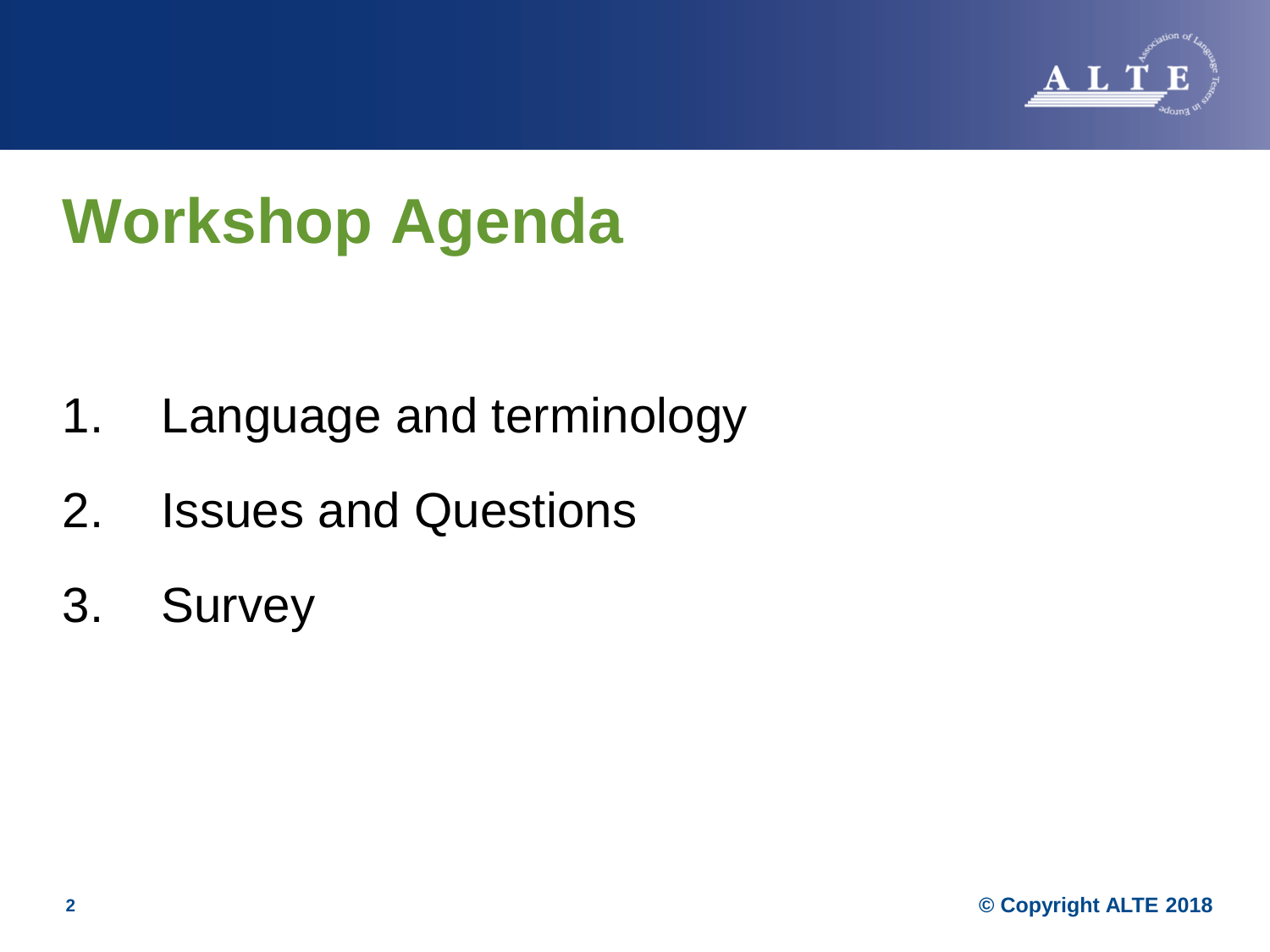

The language we use influences how we think of people and situations…

### ■ Medical Model

Using the language of the Medical Model encourages us to see disability as a 'problem' that should be dealt with by the disabled person.

In 1980, the World Health Organization (WHO) introduced a framework for working<br>with disability, publishing the "International Classification of Impairments, Disabilities and Handicaps." The framework proposed to approach disability by using the terms Impairment, Handicap and Disability.

- Impairment = a loss or abnormality of physical bodily structure or function, of logic-<br>psychic origin, or physiological or anatomical origin
- Disability = any limitation or function loss deriving from impairment that prevents the performance of an activity in the time lapse considered normal for a human being
- Handicap = the disadvantaged condition deriving from impairment or disability<br>limiting a person performing a role considered normal in respect of age, sex and social and cultural factors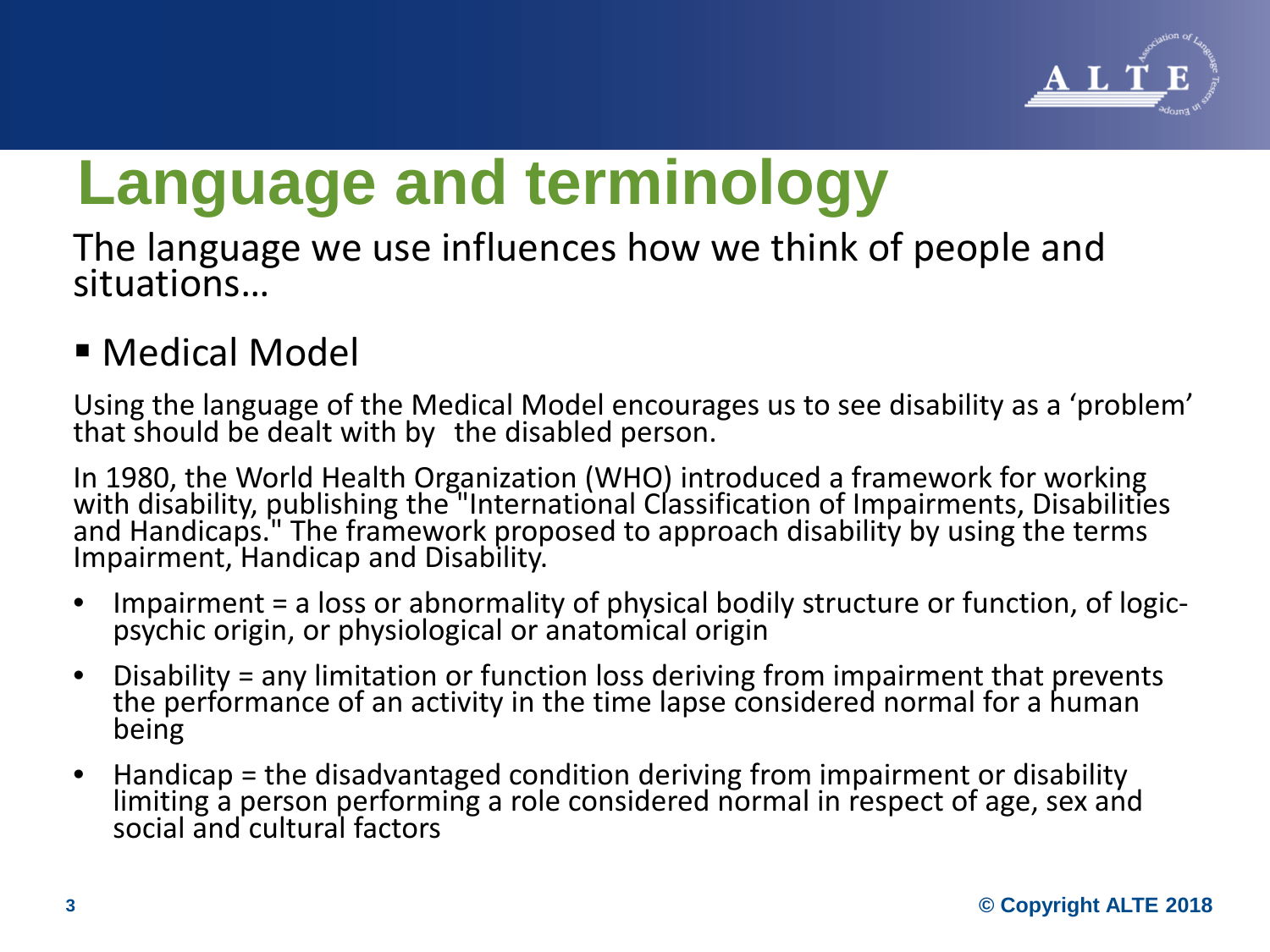

#### **Social Model**

The Social Model uses language that celebrates diversity and emphasizes independence, choice, empowerment and rights. It identifies systemic barriers, negative attitudes and exclusion by society (purposely or inadvertently) that mean society is the main contributory factor in disabling people. While physical, sensory, intellectual, or psychological variations may cause individual functional limitation or impairments, these do not have to lead to disability unless society fails to take account of and include people regardless of their individual differences.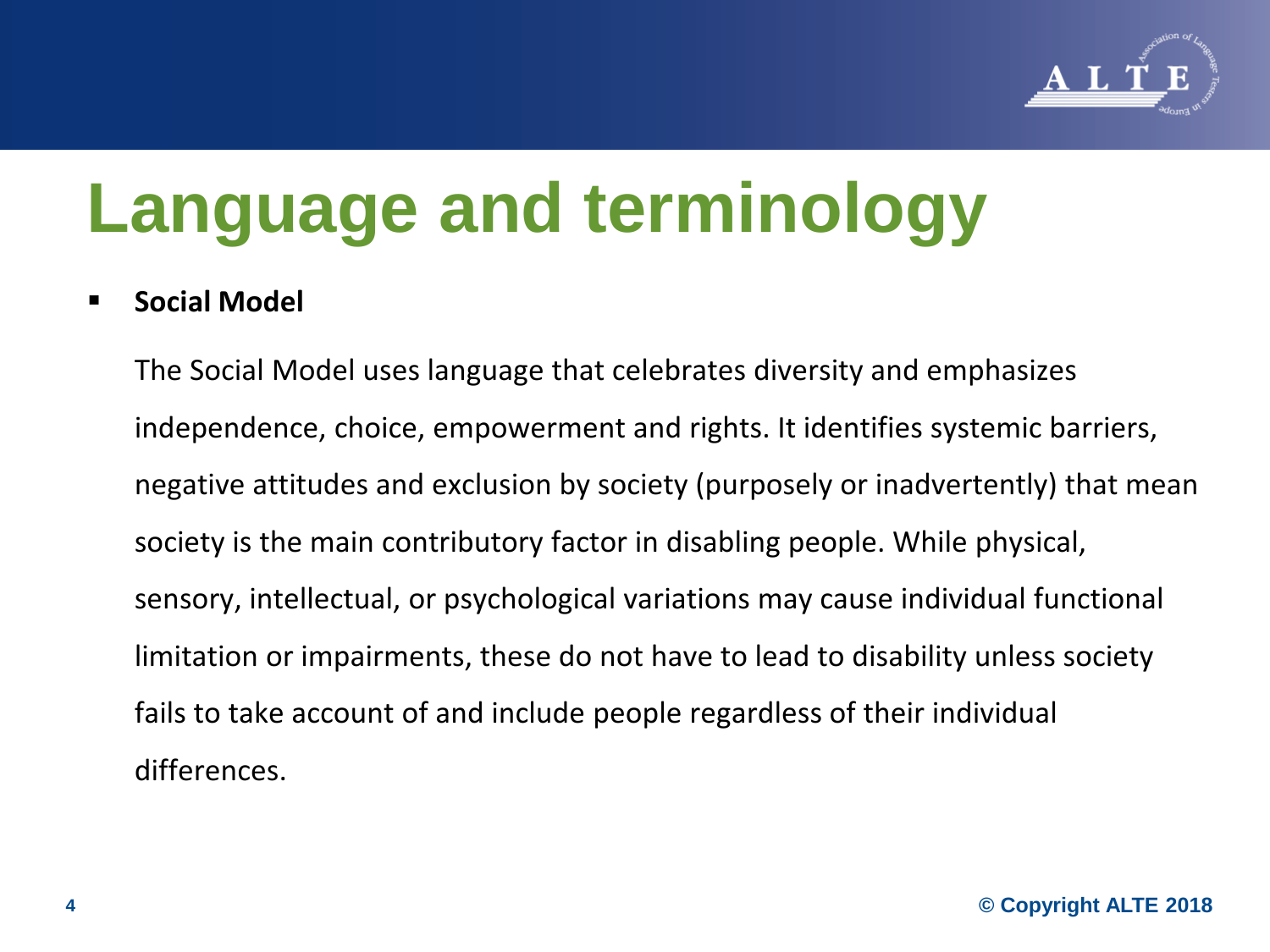

#### **The biopsychosocial model**

The International Classification of Functioning, Disability and Health (ICF), published in 2001, defines disability as an umbrella term for impairments, activity limitations and participation restrictions. Disability is the interaction between individuals with a health condition (such as cerebral palsy, Down syndrome and depression) and personal and environmental factors (such as negative attitudes, inaccessible transportation and public buildings, and limited social supports).

The altered language and words used show a marked change in emphasis from talking in terms of disease or impairment to talking in terms of levels of health and functioning. It takes into account the **social aspects of disability** and does not see disability only as a 'medical' or 'biological' dysfunction. That change is consistent with widespread acceptance of the social model of disability.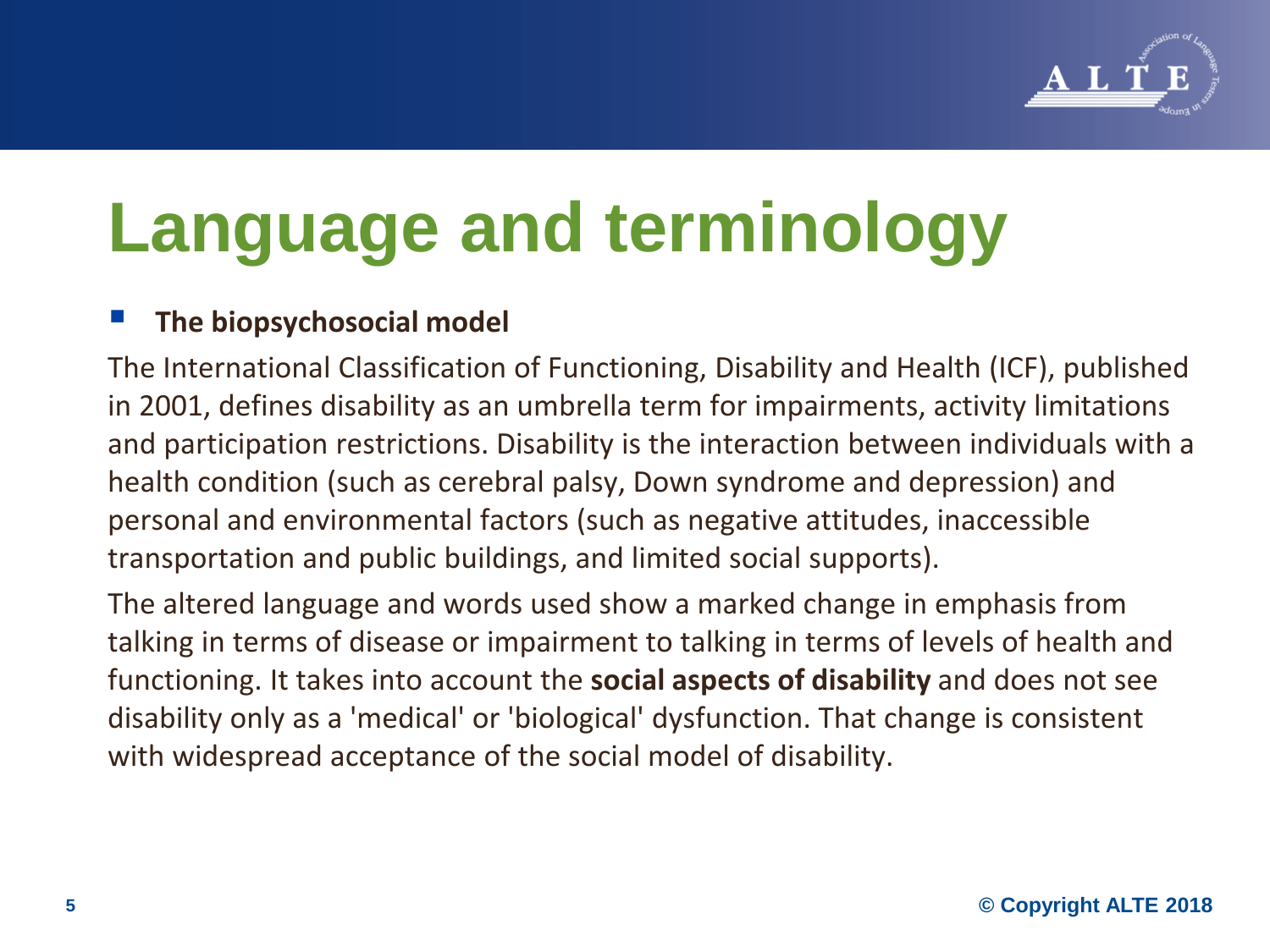

### **People First Language**

Describe what a person **has**, not what a person **is**.

People First Language puts the person before the disability:

- $\triangleright$  "people with disabilities" instead of "disabled"
- "she uses a wheelchair" instead of "she´s wheelchair bound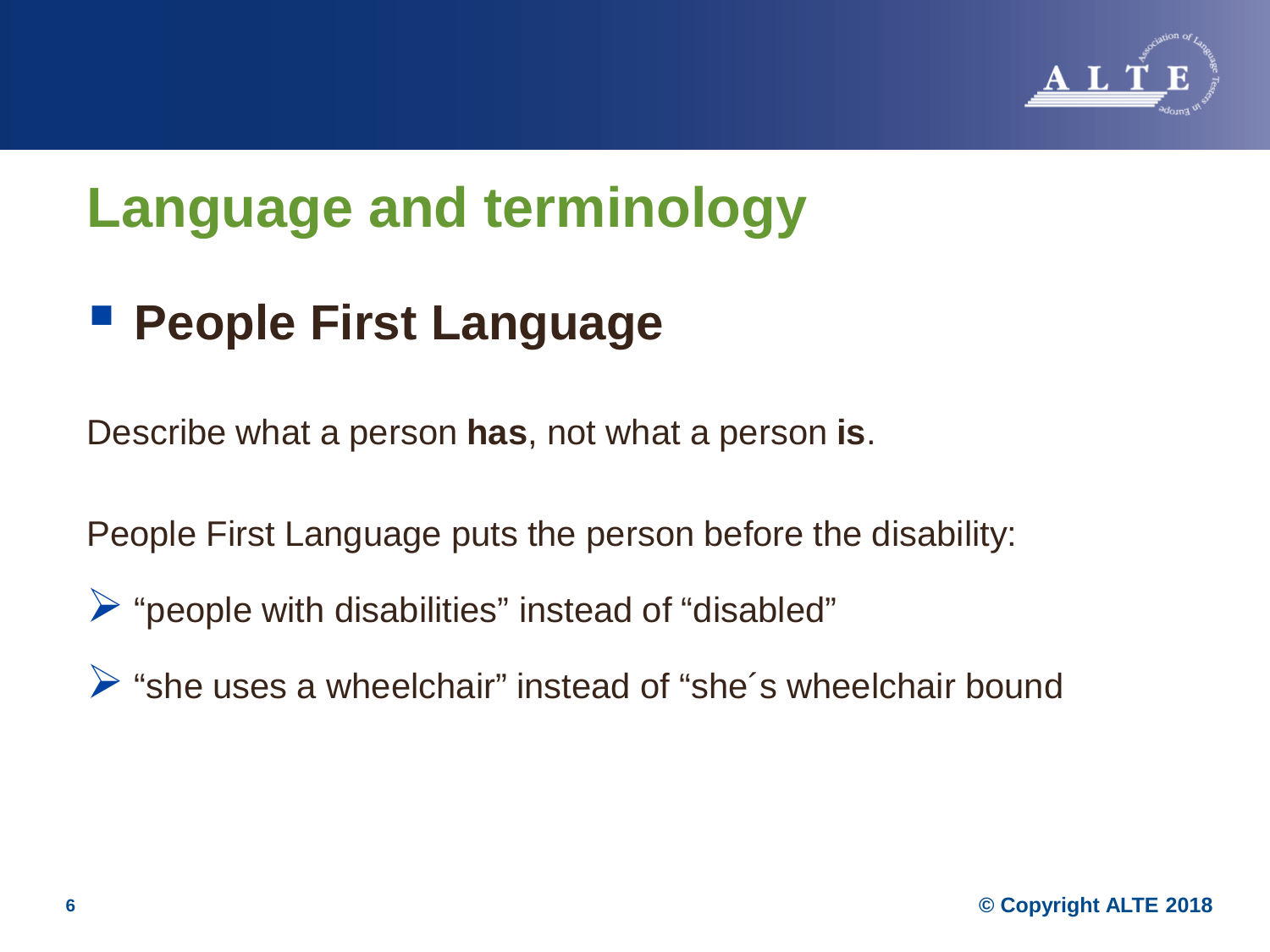

# **Issues and Questions**

- The medical perspective: recommendations for modifications or accommodations – medical report comprehensive without expert translation
- The candidate perspective: needs are individual and not transferable, personal experience of the disability
- Guidelines for providing accommodations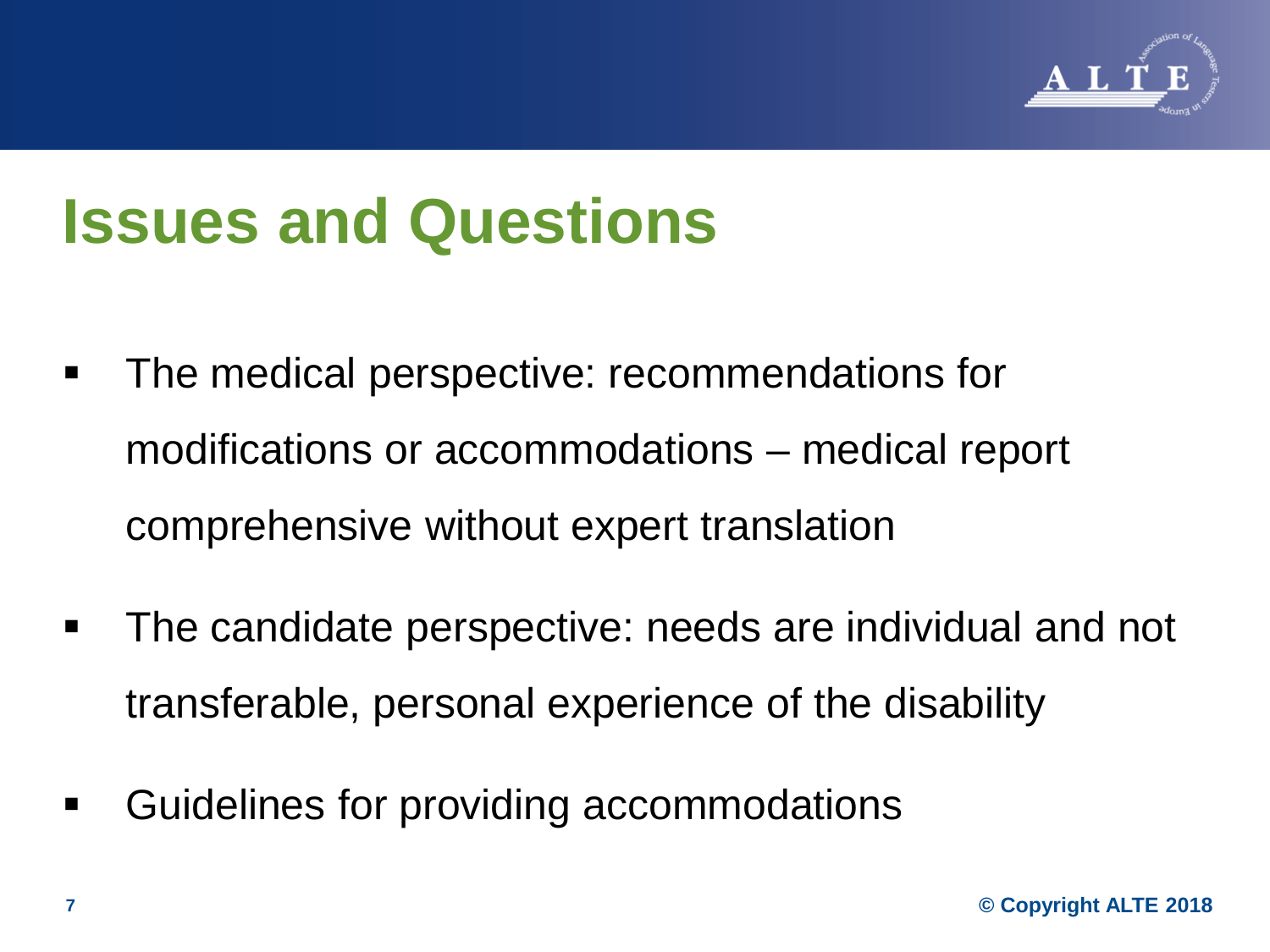

## **Issues and Questions**

- Do the accommodations really meet the needs of the candidate?
- Do accommodations enable the candidate to show her/his real competence without biases provoked by her/his impairment?
- Do we still measure the intended construct?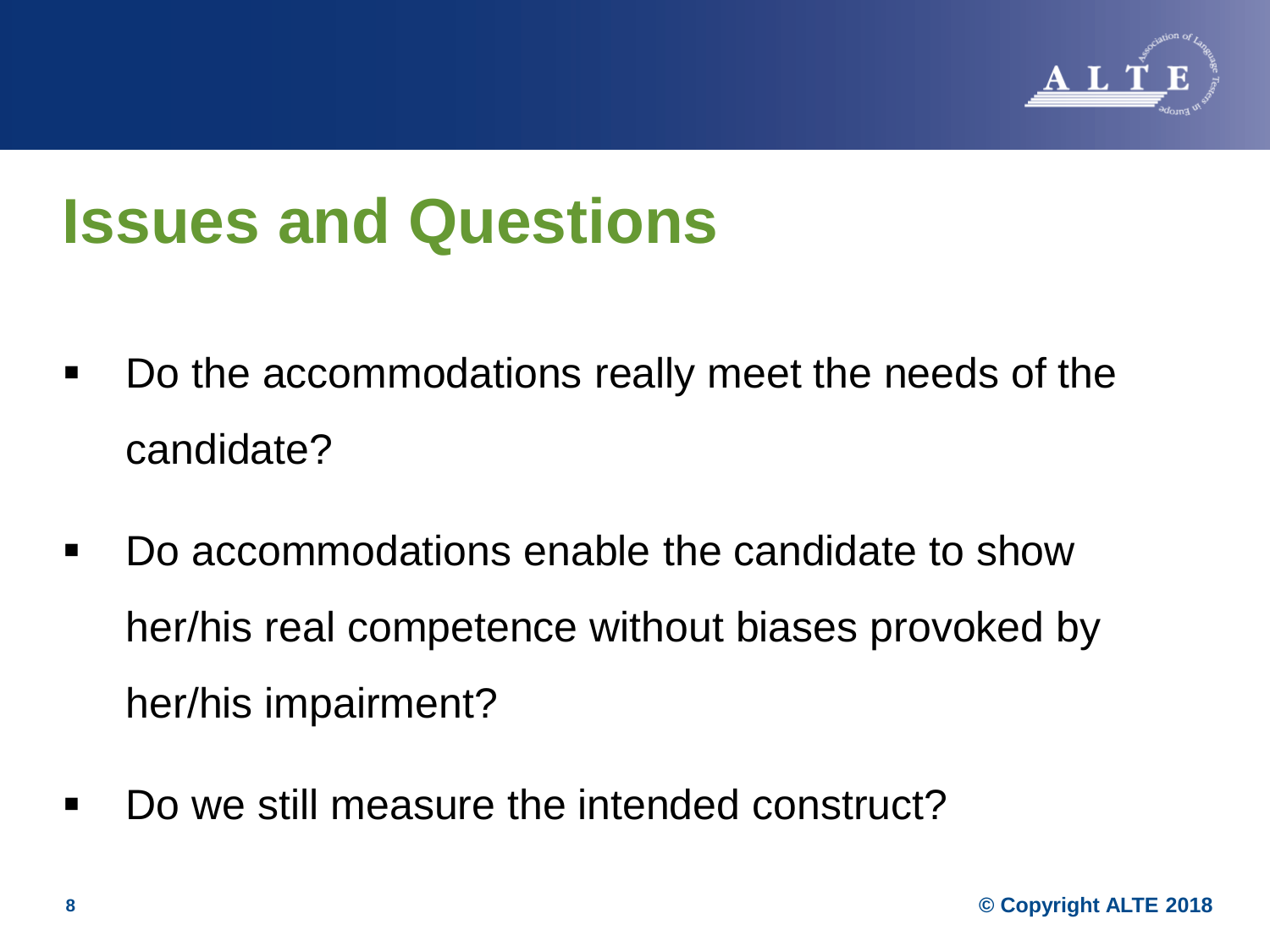

The survey was carried out in 2015 following the first meeting of the SRC SIG at the ALTE meeting in London, November 2014.

We wanted to know how our ALTE members dealt with the minimum standard no. 10:

*The examination system provides support for candidates with special needs.*

The Code of Practice elaborates under the heading *Striving for Fairness:* 

 *When feasible, make appropriately modified forms of examinations or administration procedures available for candidates with handicapping conditions.*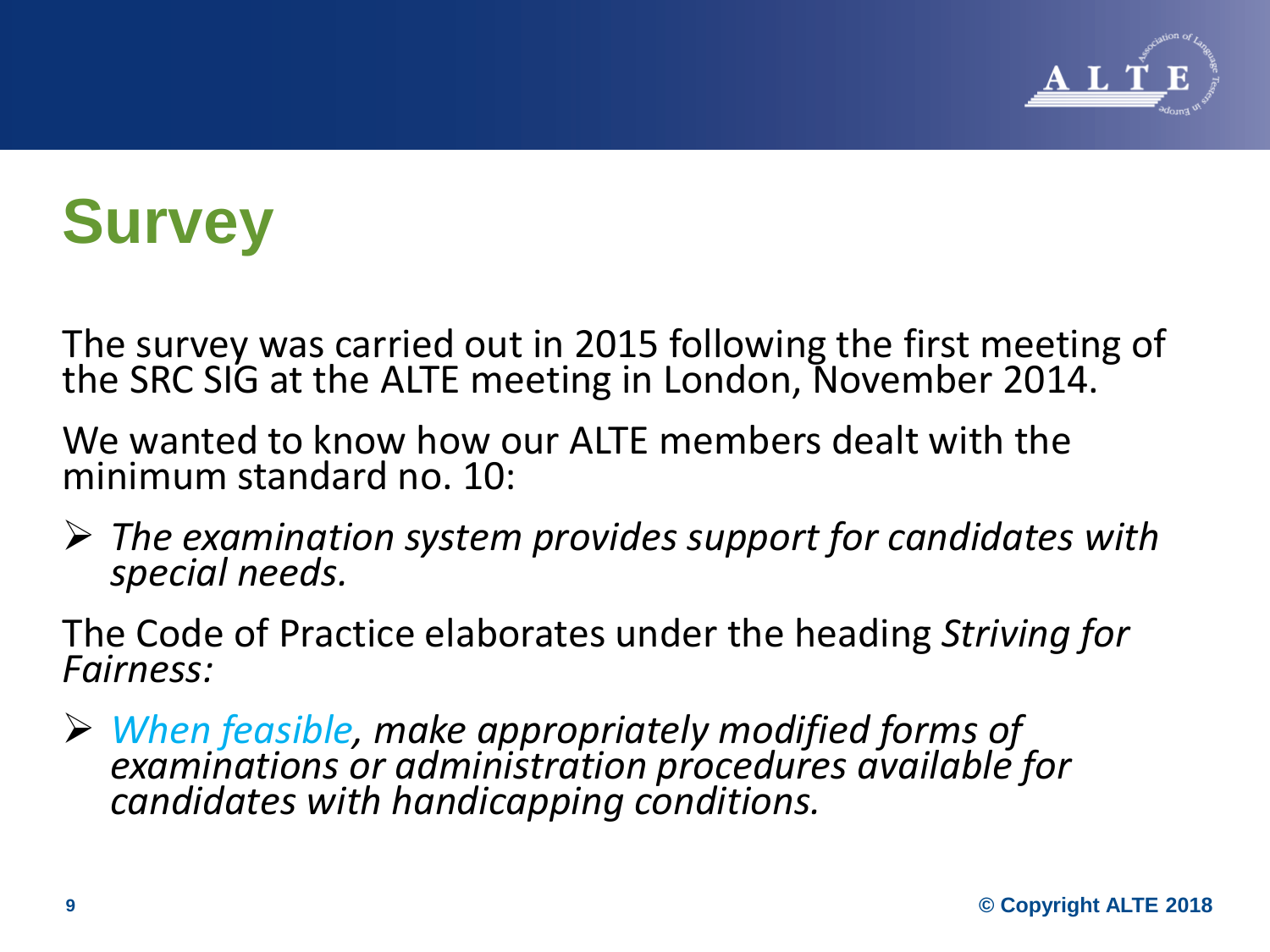

There are three questions following the MS 10:

- $\triangleright$  What are the procedures for dealing with candidates who have special requirements?
- $\triangleright$  What provisions is made for issues arising on or around the exam day?
- $\triangleright$  How are candidates and centres informed about their special needs provision and procedures?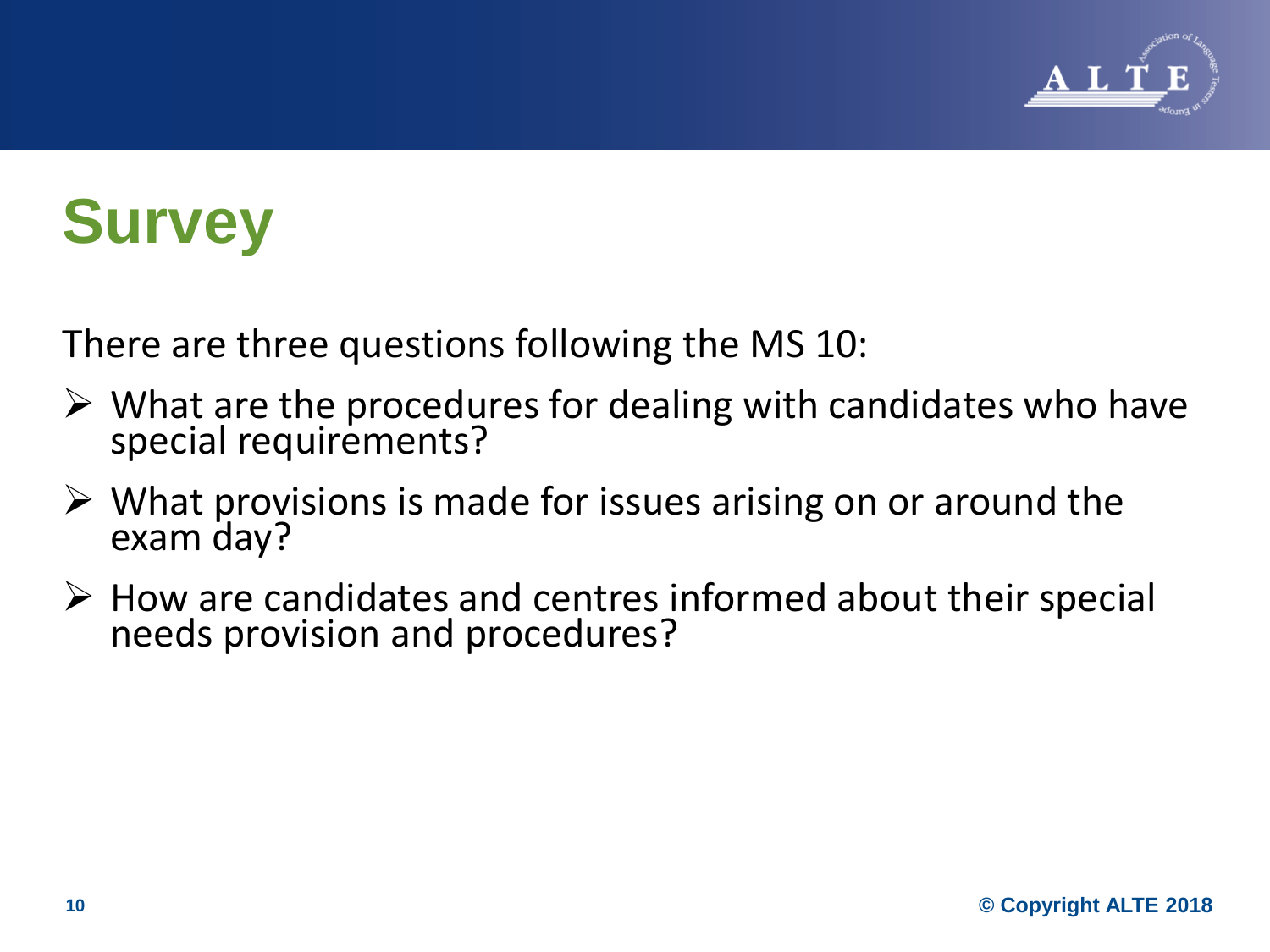

1. What are the procedures for dealing with candidates who have special requirements?

- 1.1 What are recognized special needs?
- 1.2 What is the policy on accepted evidence?
- 1.3 Who makes the decision?
- 1.4 What resources are available?
- 1.5 What special accommodations are provided?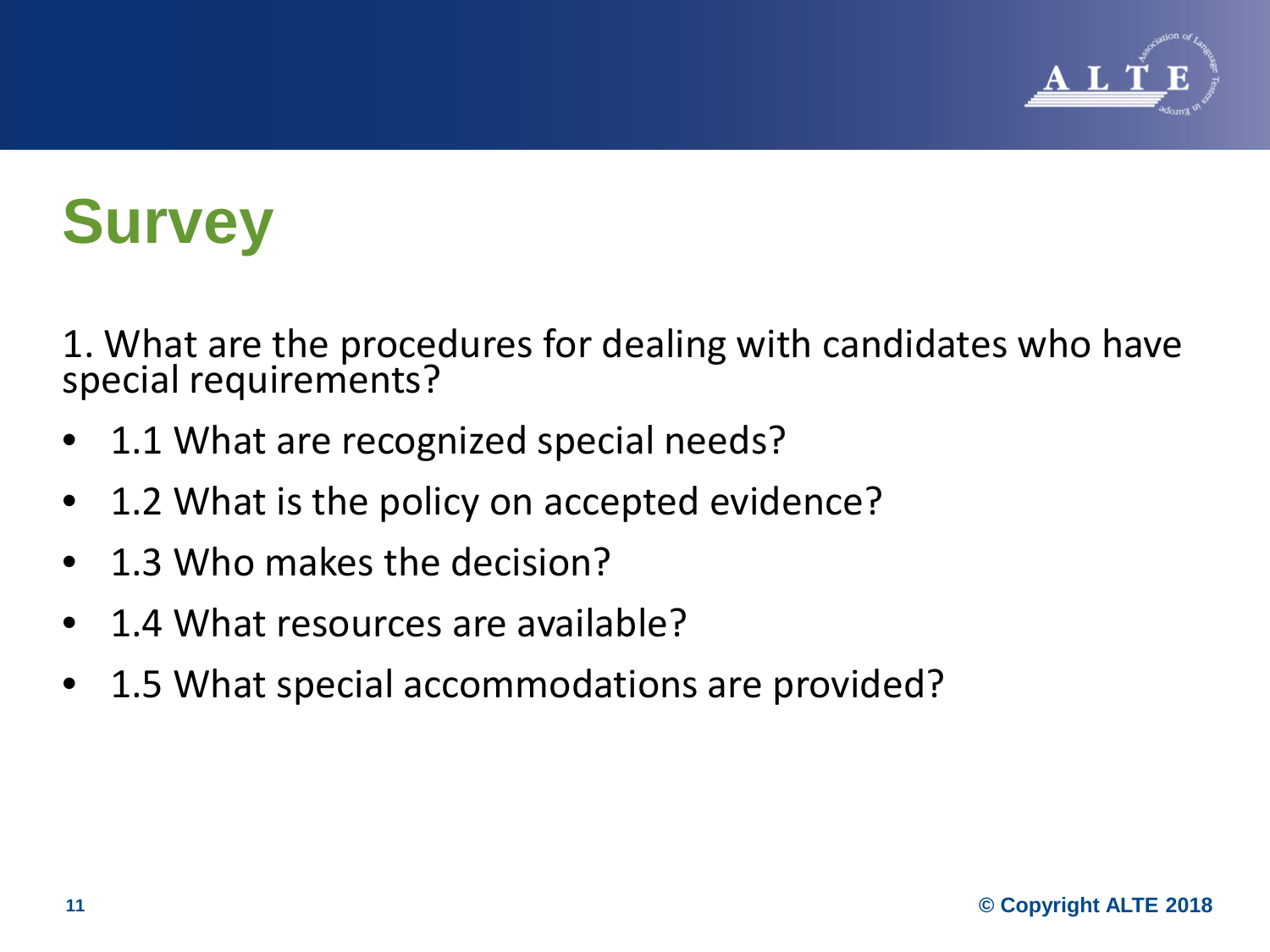

2. What provisions is made for issues arising on or around the exam day?